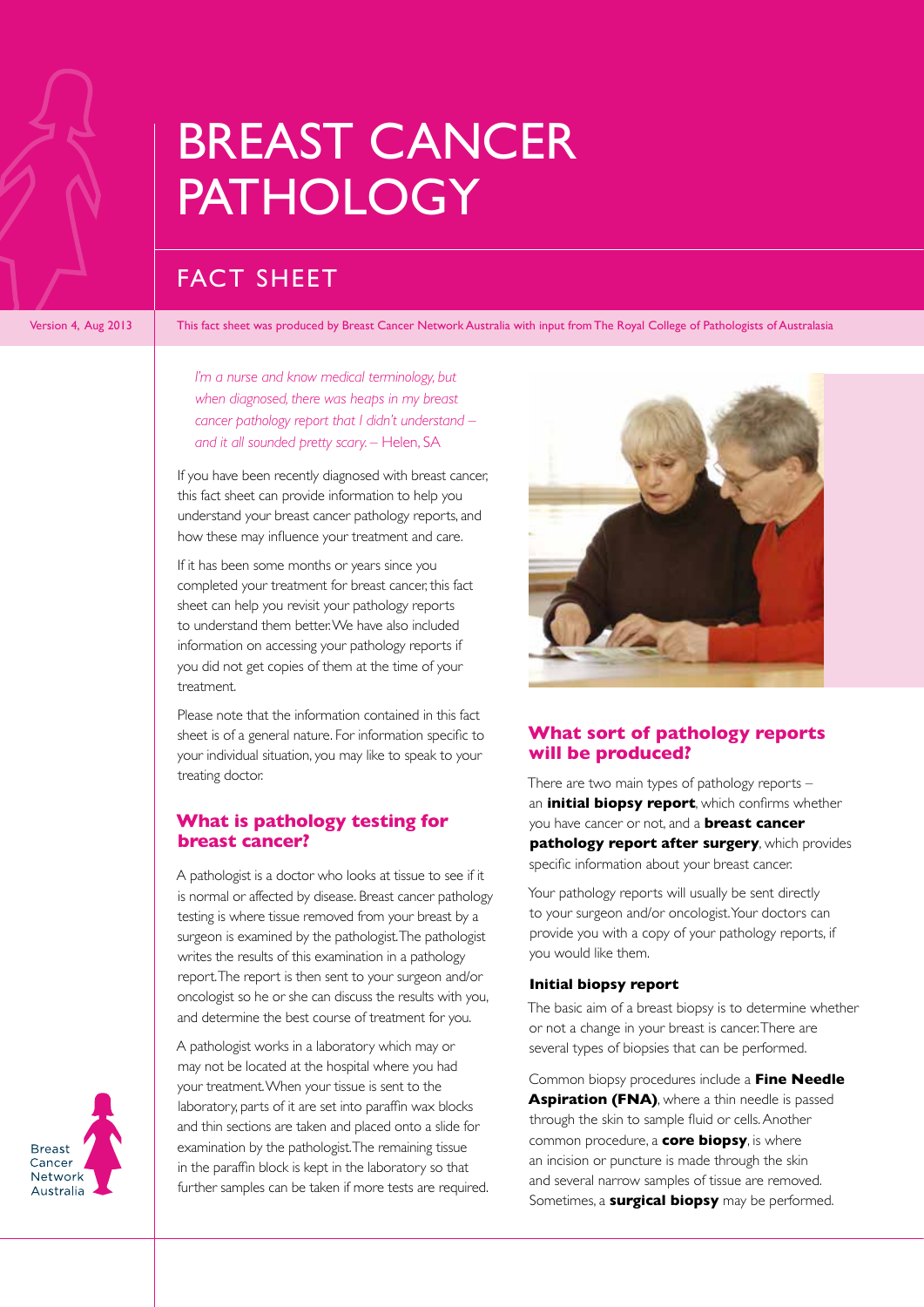If you would like more information about why these procedures were performed in your particular situation, you may like to ask your treating doctor. The results of your biopsy will usually be sent to the doctor who requested your test one to three days after the biopsy procedure has been performed.

#### **Pathology report after surgery**

A breast cancer pathology report is produced after the surgery to remove your breast cancer. This report provides a lot of information about your breast cancer. It will show what type of cancer it is, how big the cancer is, how fast the cells are growing, whether there is cancer present in your lymph nodes in the armpit, and whether there are any hormone receptors on the cancer.



The breast cancer pathology report after surgery is the main tool used by your oncologist to plan your treatment. It is important to note that the pathology report does not predict whether your cancer will progress, but it can provide an indication of how fast growing or aggressive your cancer might be, and how likely or not it is to spread. This in turn will impact on the type of treatment that is recommended for you.

Preliminary pathology results from your surgery are usually sent to your surgeon and/or oncologist within two to four business days. However, further testing (such as for hormone receptors and HER2) is often required, and so it may be up to two weeks before the final complete results are available.



While waiting for test results can make many women anxious, it is important to remember that having the full complement of test results will help to plan the best course of treatment for you.

### **What is in my pathology report after breast cancer?**

The content of your pathology report will depend on what type of tissue specimen was provided, for example whether you underwent a biopsy, or whether you had a mastectomy.

The table on the opposite page outlines the type of information that you may find in a 'typical' breast cancer pathology report following surgery.

If your surgeon and/or oncologist are working as part of a multidisciplinary team, it is likely your pathology report will be discussed by the team to determine the best treatment options for you. Your surgeon or oncologist will explain the results to you and discuss with you your treatment options.

# **What sort of breast cancer do I have?**

Many people talk about having 'breast cancer', but in fact there are many different types of breast cancer. The main types of breast cancer include:

#### **Ductal carcinoma in situ (DCIS)**

This is a condition in which abnormal cells are found lining the breast ducts. These cells have not spread outside the duct system into other areas of the breast. However, if left untreated the cells may become invasive and spread to other areas of the breast or to other parts of the body.

#### **Lobular carcinoma in situ (LCIS)**

This is a condition in which abnormal cells are found within the small ducts and lobules of the breast. It is a risk factor for invasive cancer in either breast even though it may only have been diagnosed in one breast.

#### **Invasive breast cancer (Early Breast Cancer)**

This is a condition in which abnormal cells from the ducts and lobules have spread (invaded) into the breast tissue and possibly into the local lymph nodes. The cells may form a palpable lump.

Other less common forms of breast cancer include Paget's disease of the nipple and inflammatory breast cancer. Locally advanced breast cancer is an invasive breast cancer that has spread to other areas of the breast such as the chest wall. Breast cancer that has spread to other, more distant, parts of the body is often referred to as secondary breast cancer.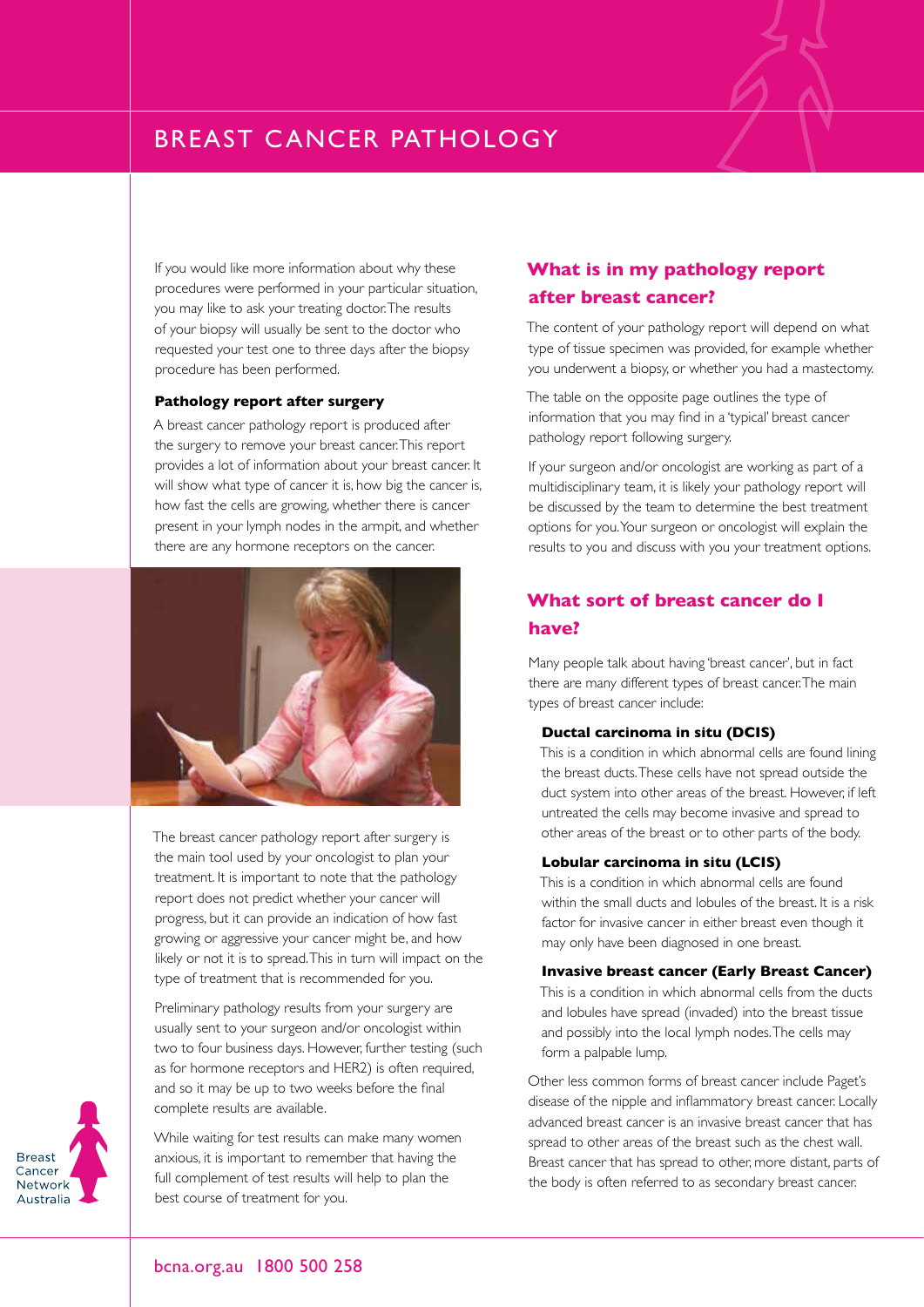# **EXPLAST CANCER PATHOLOGY**

### **What do all the 'positives' and 'negatives' mean?**

There are lots of 'positives' and 'negatives' in breast cancer pathology reporting. This does **NOT** necessarily mean that something is good (positive) or bad (negative).

Below is a chart of commonly used terms that refer to positives/negatives:

| The<br>pathology is<br>'positive'            | This means that you have a<br>diagnosis of breast cancer.                                                                                                                                                                                                                                                                    |
|----------------------------------------------|------------------------------------------------------------------------------------------------------------------------------------------------------------------------------------------------------------------------------------------------------------------------------------------------------------------------------|
| <b>Oestrogen</b><br>receptor<br>positive     | This means that the growth of your<br>breast cancer is affected by the<br>hormone oestrogen.                                                                                                                                                                                                                                 |
| <b>Progesterone</b><br>receptor<br>positive  | This means that the growth of your<br>breast cancer is affected by the<br>hormone progesterone.                                                                                                                                                                                                                              |
| HER2-<br>positive                            | This means that the breast cancer<br>cells have higher than normal levels<br>of a protein called HER2. The<br>HER2 protein affects how quickly<br>cells divide in response to certain<br>growth factors.                                                                                                                     |
| <b>Positive</b><br>lymph node<br>involvement | This means there are cancer cells<br>found in the lymph nodes in your<br>armpit (axilla) or near the breast.                                                                                                                                                                                                                 |
| 'Triple<br>negative'<br>breast cancer        | This means that there are no<br>oestrogen, progesterone, or HER2<br>receptors which are influencing<br>the growth of your cancer. A<br>proportion of triple negative breast<br>cancers can also be classified as<br>'basal-like' cancers. These cancers<br>may require a different combination<br>of chemotherapy treatment. |
| <b>Negative</b><br>margins                   | This means that the edge of the<br>normal tissue around the tumour<br>removed by your surgeon is free<br>of cancer cells. If the margins are<br>'positive', this means that the edge<br>of the normal tissue around the<br>tumour has cancer cells in it.                                                                    |

## **What if I don't understand my pathology report?**

*My doctors were great and they probably told me a lot, but I wasn't really listening. I didn't even know how big the breast cancer was. –* Serafina, QLD

We know that many women only take in a small part of the discussion with their doctors about their test results and treatment plans. It may help to take someone with you to important consultations where tests and treatment plans are discussed. It may also help to jot down any questions as they occur to you for discussion at these consultations.

*I couldn't tell you what grade my cancer was – my doctors certainly didn't give me anything to take home. –* Julie, TAS

Many women also tell us that they don't remember seeing their pathology report – either because they didn't ask for it, or the option was not made available to them.

You may like to ask your doctor for copies of your pathology report and other tests. This can help you to ask questions about your diagnosis that you may not have thought to ask initially, as well as providing a record for future reference, should you need it later on.

If in doubt about your pathology report, or if you have questions about your particular situation, you may like to discuss this with your surgeon or oncologist. If you are not happy with the information that is being provided to you, or if you feel that your questions are not being answered, you may like to seek a second opinion. This will not affect your treatment, and may help you to feel more confident in your health care team, and the advice you're being provided.

You can store your test results in Breast Cancer Network Australia's *My Journey Kit*. You can also record the important parts of your pathology report in your *My Journey Personal Record.* Details for ordering this free pack are available at the end of this fact sheet.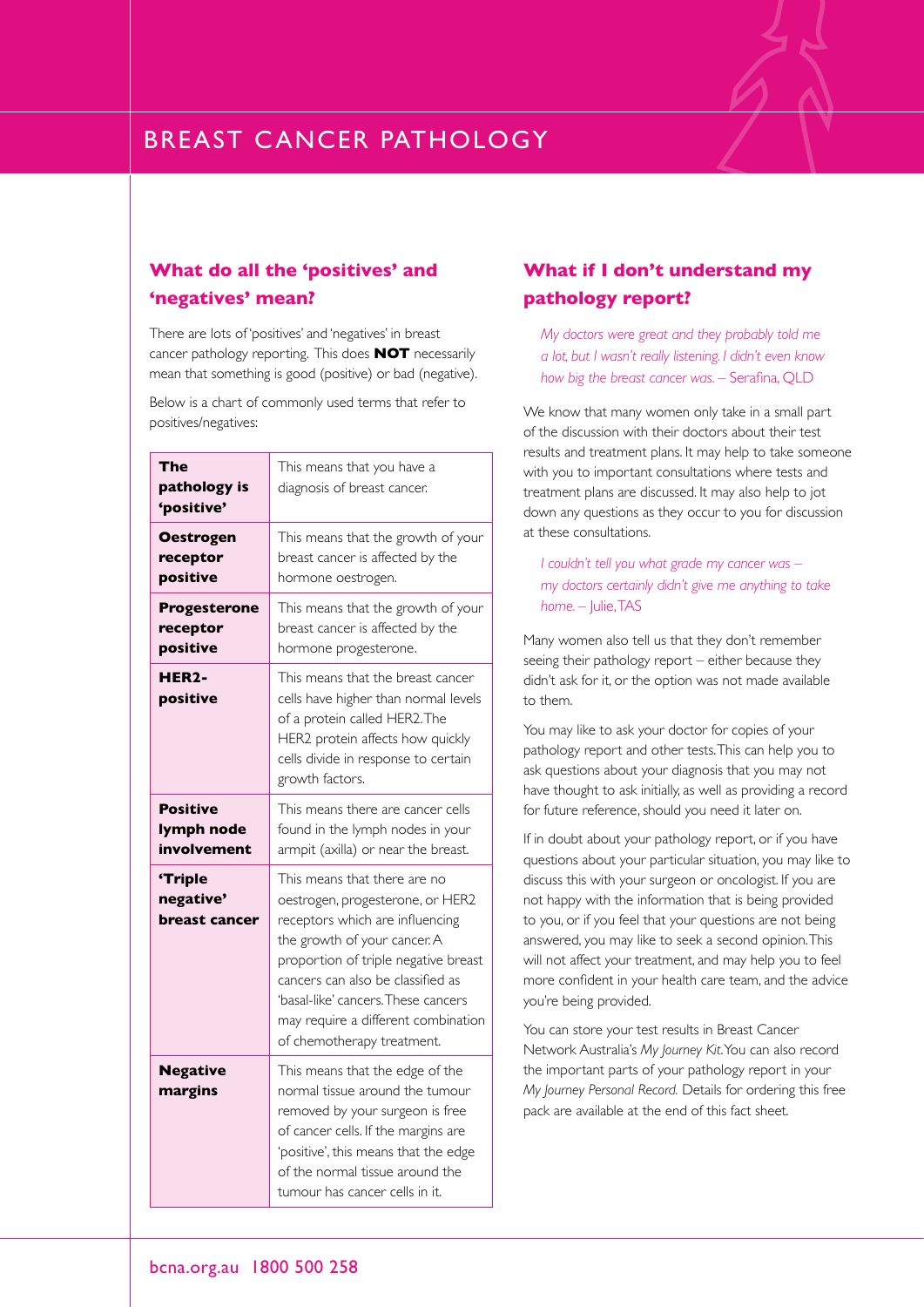

## **How are treatment decisions made?**

*With treatment, there is no 'one-size-fits-all' formula. Treatments are tailored to women's particular circumstances. –* Heather, VIC

Many different factors are taken into consideration by your doctors when they are determining the treatment options for you. These include:

- the type of cancer, the grade, the stage, and the presence of hormone receptors
- whether the cancer has a lower or higher risk of recurrence
- your general health and age at the time of treatment planning.

It's important to remember, however, that every tumour is different. What may be suitable treatment for one woman may not be suitable for another.

If you are concerned or not clear about why a particular treatment is being recommended for you, ask your treating doctor to explain. Once again, it can help to write down questions as they occur to you, and take these with you to the consultation. If you are concerned about the advice provided, you might want to get a second opinion.

It is ok to take a week or two to be comfortable and confident about your treatment options and decisions. This will not affect the outcome of your treatment.

#### **Will the cancer come back?**

*I really wanted to know its state of aggressiveness, and hence its likelihood of 'doing a runner'. –* Helen, SA

Women tell us that one of the first questions on their minds is 'How likely is it that this cancer will come back?' This is often referred to as a prognosis, which is a forecast about the likely course or outcome of the breast cancer.

#### **However, everyone is different and there is no way of telling for sure if breast cancer will or will not come back.**

The likelihood of the cancer coming back or spreading may depend on a number of factors:

- The amount of time the cancer has been there. A lot more cancers are being picked up early by breast screening, which means that there is generally a better prognosis overall, and that the cancers found tend to be smaller.
- The cancer biology, which is the makeup of the cancer. For example, the grade, presence of oestrogen, progesterone, and HER2 receptors.

Doctors use this information to get a sense of **how likely** it is that the cancer will come back, and plan your treatment accordingly.

#### **Oncotype DX test**

Your surgeon or medical oncologist may talk to you about a test called Oncotype DX.

Oncotype DX analyses 21 genes within a sample of tumour tissue to predict the risk that the breast cancer may recur. It may be helpful in determining whether or not you would benefit from chemotherapy. If the test shows you have a higher risk of recurrence, chemotherapy may be recommended. If your risk of recurrence is low, you may be able to avoid chemotherapy and continue with other treatments.

Oncotype DX is not suitable for all types of breast cancer, and is quite expensive at \$4,000. There is no Medicare rebate, although some private health insurance funds may provide a rebate.

For more information about Oncotype DX, visit bcna.org.au > New diagnosis > Treatment > Surgery > Breast cancer pathology or talk to your breast surgeon or medical oncologist.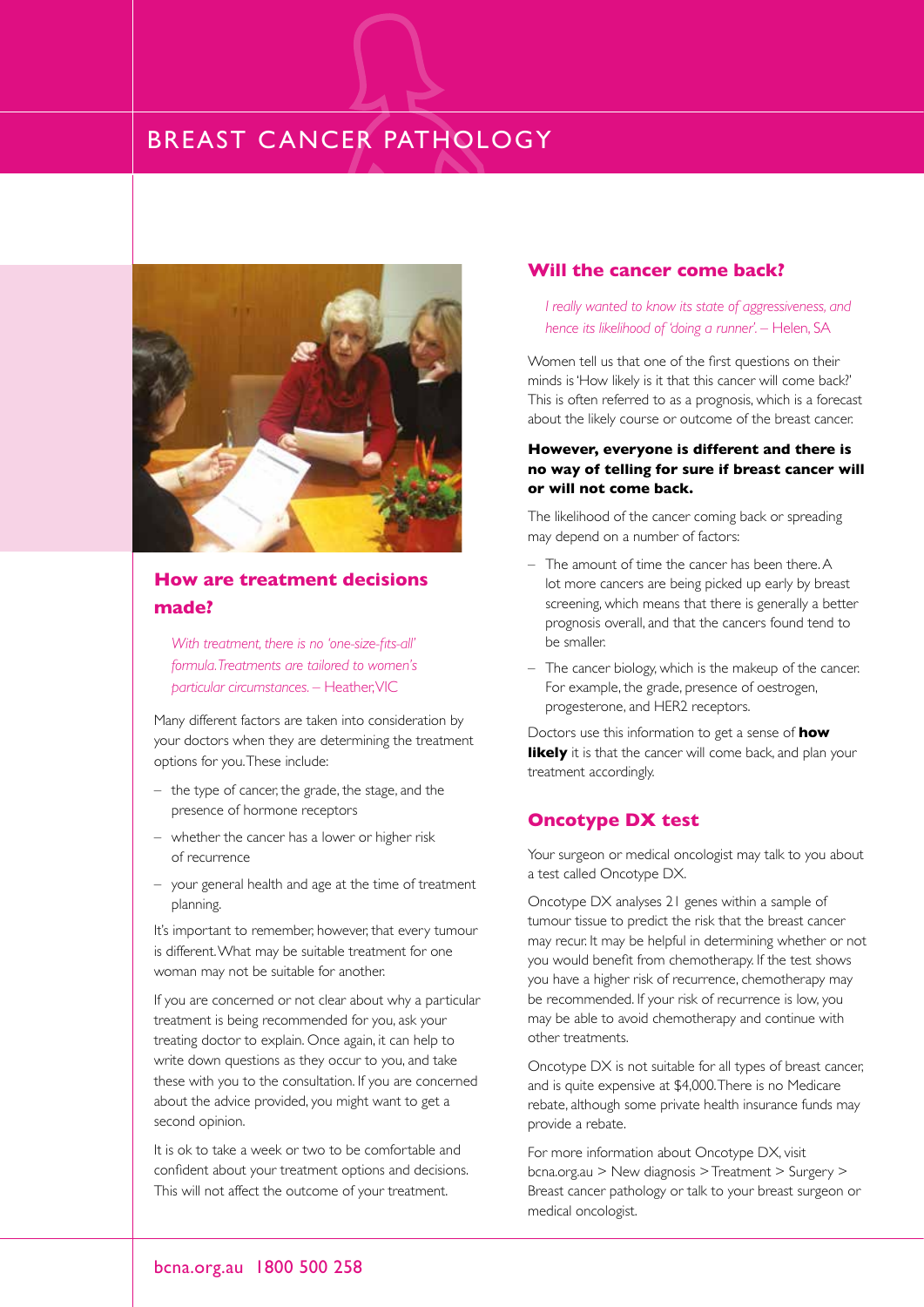# **A 'typical' pathology report after breast cancer**

| <b>Section of Report</b>                 | <b>Description</b>                                                                                                                                                                                                                                                                                                                                                                                                                                                                                                                                                                                                                                                                                                                                                                                                                                                                                                                                                                                                                                                               |
|------------------------------------------|----------------------------------------------------------------------------------------------------------------------------------------------------------------------------------------------------------------------------------------------------------------------------------------------------------------------------------------------------------------------------------------------------------------------------------------------------------------------------------------------------------------------------------------------------------------------------------------------------------------------------------------------------------------------------------------------------------------------------------------------------------------------------------------------------------------------------------------------------------------------------------------------------------------------------------------------------------------------------------------------------------------------------------------------------------------------------------|
| <b>Macroscopic</b><br><b>Description</b> | This is what the pathologist sees by looking at the tissue sample with the naked eye. It<br>also describes what sort of tissue was provided by the surgeon (for example, tissue from<br>a core biopsy, a mastectomy, or lymph nodes).<br><b>The location</b> – where the cancer is in the breast.                                                                                                                                                                                                                                                                                                                                                                                                                                                                                                                                                                                                                                                                                                                                                                                |
| Microscopic<br><b>Examination</b>        | This is what the pathologist records after looking at sections of your tissue under a<br>microscope. It is a summary of all the information needed by your treating doctors.<br><b>The type</b> – some types of breast cancer have a better outcome than others.<br><b>The grade</b> – this indicates the patterns of the cancer cell growth and how fast the<br>cancer cells are growing. The grade is numbered from 1 to 3:<br>- Grade I (Low Grade or Well Differentiated) cancer cells still look a lot like normal cells.<br>They are usually slow growing and are likely to behave less aggressively.<br>- Grade 2 (Intermediate/Moderate Grade or Moderately Differentiated) cancer cells do not<br>look like normal cells. They are growing somewhat faster than normal cells.                                                                                                                                                                                                                                                                                           |
|                                          | - Grade 3 (High Grade or Poorly Differentiated) cancer cells do not look at all like normal<br>cells. This means the cells are growing more quickly and are more likely to be aggressive.<br>The 'Stage' of the breast cancer - this indicates the size of the tumour and<br>whether the cancer has spread. Low stage cancers are small and have not spread to the<br>lymph glands or beyond. High stage cancers have spread beyond the breast and lymph<br>glands to other parts of the body.<br><b>Whether the margin is clear</b> - the surgeon will remove your breast cancer, and<br>some healthy looking tissue around it, to ensure that the cancer is completely removed<br>from the breast. The healthy looking tissue is called the surgical margin. If the edge of the<br>surgical margin is not 'clear' of breast cancer cells, you may need to have more surgery.                                                                                                                                                                                                   |
|                                          | <b>Lymph nodes</b> - the report shows whether there are cancer cells in the lymph nodes<br>in your armpit (axilla) or near your breast. This information is used to 'stage' the cancer.<br><b>Hormone receptors</b> – the report shows if hormone receptors are present on your<br>breast cancer. This will affect whether hormonal therapies are recommended for you.<br>There are two types of hormone receptors - oestrogen (ER) and progesterone (PR).<br><b>HER2 status</b> - the report shows if there are HER2 receptors on your breast cancer.<br>HER2 is a protein on a cell that allows growth factors to bind to the cell, causing the cell<br>to divide. HER2 is also called HER2-neu or c-erbB2. If you have these receptors, you may<br>have particular treatments recommended for you, such as Herceptin.<br><b>Ki-67</b> – Ki-67 is a protein in cells that increases when cells are dividing. The report<br>shows the percentage of cancer cells that contain Ki-67. The more positive cells there are,<br>the more quickly the cancer is dividing and growing. |
| <b>Summary and</b><br>diagnosis          | This is a summary of the above information, as well as a diagnosis. For example, 'Invasive<br>carcinoma of no special type, grade 2, 17mm diameter, clear surgical margins, with no<br>evidence of axillary lymph node involvement.'                                                                                                                                                                                                                                                                                                                                                                                                                                                                                                                                                                                                                                                                                                                                                                                                                                             |